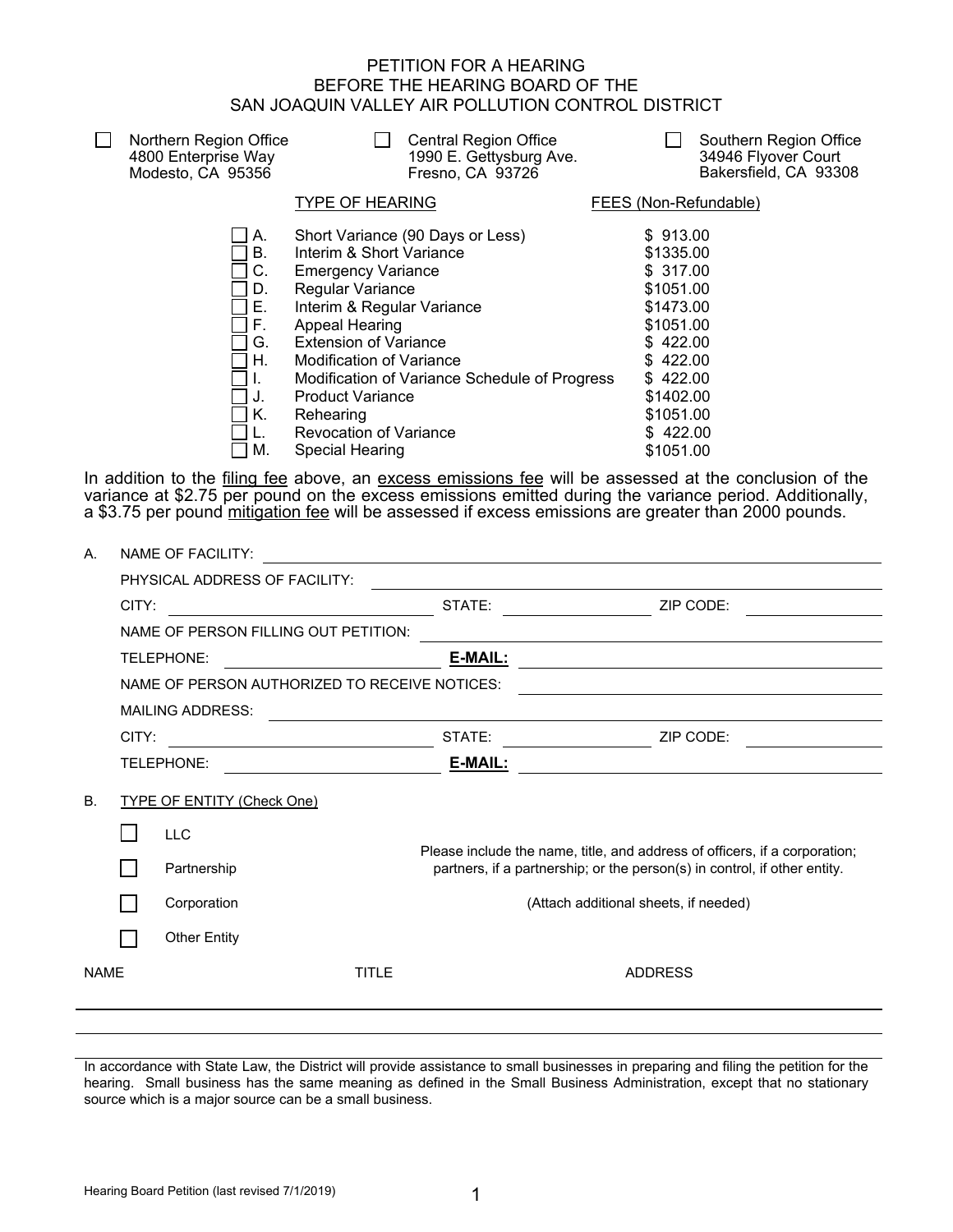If you plan on having attendees participate via the video teleconferencing system in a region other than that of which you filed the petition, please check the box(s) below for the region they will be participating:

| $\Box$ Bakersfield | ∣ Fresno | $\Box$ Modesto |
|--------------------|----------|----------------|
|--------------------|----------|----------------|

1. Describe the type of business conducted at your facility.

2. Describe in detail the equipment or activity that is the subject of this petition, what the equipment is used for, and why it is necessary to the operation of your facility. Include all pertinent information necessary to describe the activity including: fuels burned, raw materials processed, product produced, true vapor pressure of all volatile organic compounds, site diagrams, material flow charts, fuel systems, and diagrams of air pollution control systems if necessary. Provide photos as well.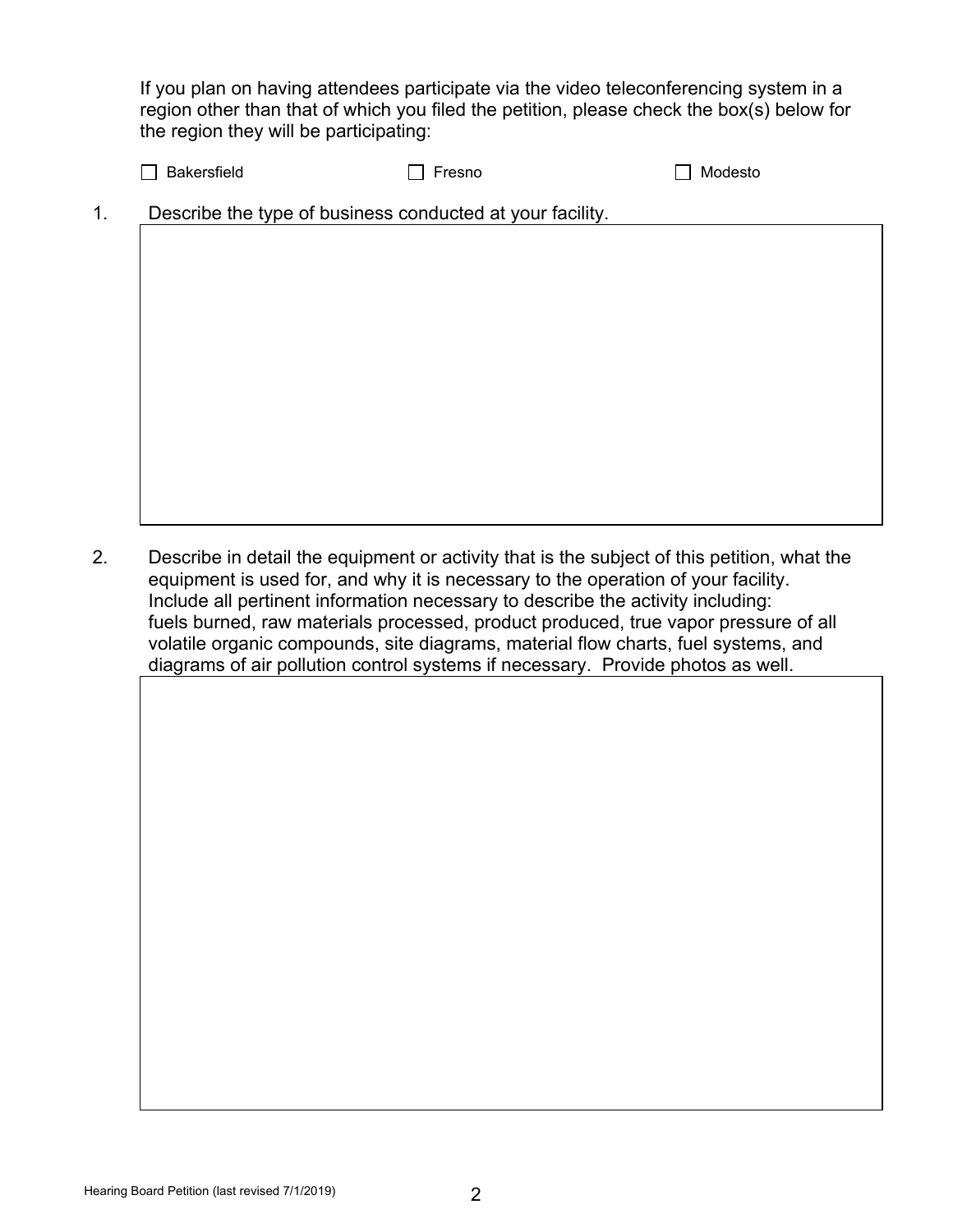3. List all the District Permits to Operate and/or Authorities to Construct and the corresponding permit conditions for which you are requesting variance protection and **explain** how you are violating, or will violate the condition(s). Please list the current version(s).

4. List all District Rule numbers, including subsections, for which you are requesting variance protection and **explain** how you are violating or will violate the rule(s).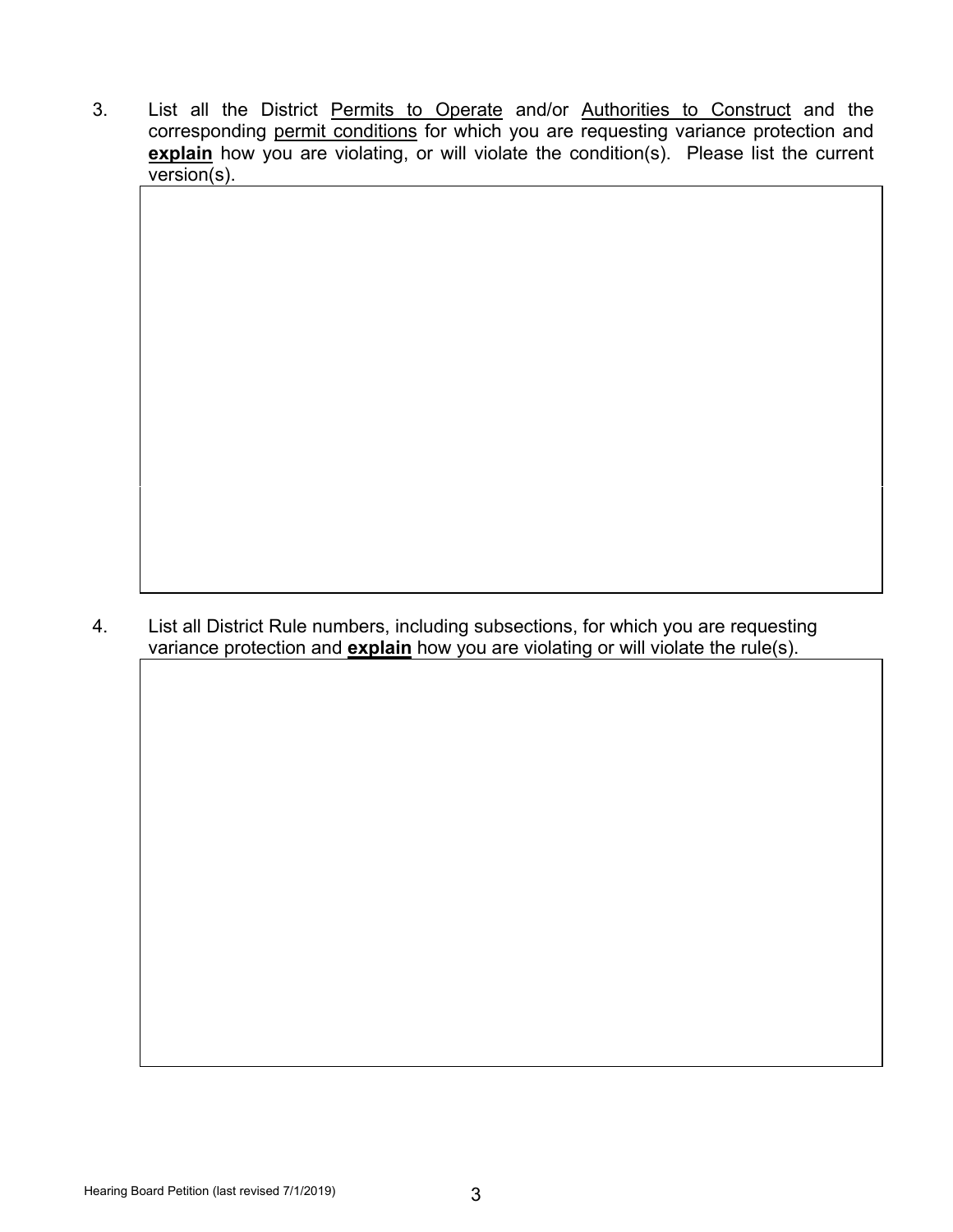5. Why is it beyond your reasonable control to comply with the rule(s) and/or permit condition(s)?

6. What would be the harm to your business if the variance were not granted? Include business closure, economic losses in dollar amounts, breach of contracts, hardships on customers, employee lay-offs, loss of market share to competitors, etc.

7. What date, and under what circumstances, did your facility first become aware that it would **not** be in compliance?

8. What actions have you taken since that time to achieve compliance?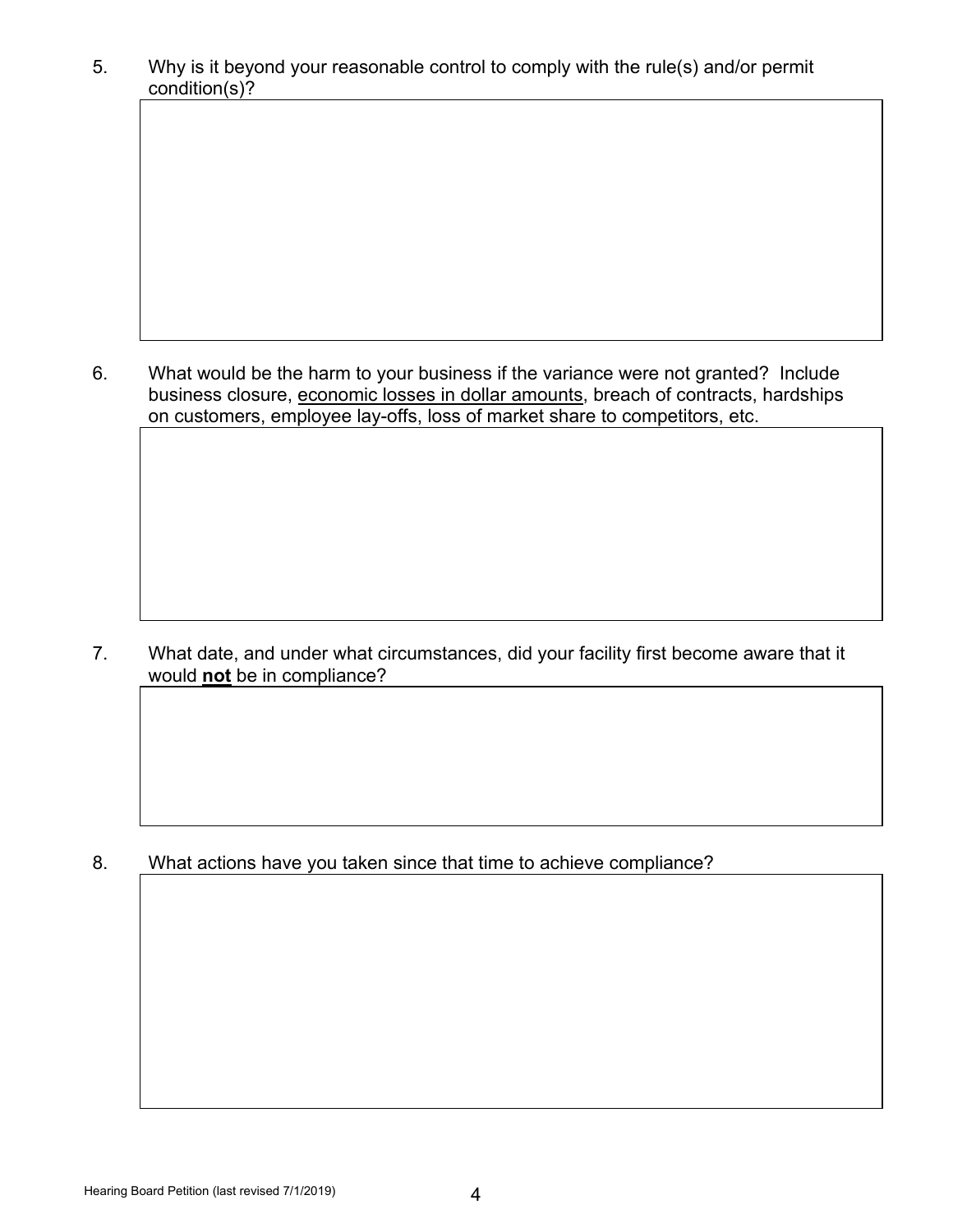9. Explain what options have been evaluated towards curtailment or termination of operations in lieu of obtaining a variance.

10. Estimate the excess emissions in total pounds over the duration of the variance period. *Estimate the maximum amount of excess emissions that will occur*.

|                       |                   |                        | Actual           |                    | <b>Total Estimated</b>  |
|-----------------------|-------------------|------------------------|------------------|--------------------|-------------------------|
|                       | Pollutant         | <b>Pollutant Limit</b> | <b>Emissions</b> |                    | <b>Excess Emissions</b> |
|                       |                   |                        |                  | Excess emissions   |                         |
| <b>VOC</b>            |                   |                        |                  | are those that are |                         |
| NO <sub>X</sub>       |                   |                        |                  | in excess of the   |                         |
|                       |                   |                        |                  | rules or permit    |                         |
| CO                    |                   |                        |                  | conditions or      |                         |
| <b>SO<sub>x</sub></b> |                   |                        |                  | otherwise lawfully |                         |
|                       |                   |                        |                  | allowed            |                         |
| $PM_{10}$             |                   |                        |                  |                    |                         |
|                       | PM <sub>2.5</sub> |                        |                  |                    |                         |

Highest Opacity level anticipated: %

11. Show all calculations and provide references for emission factors used in estimating excess emissions.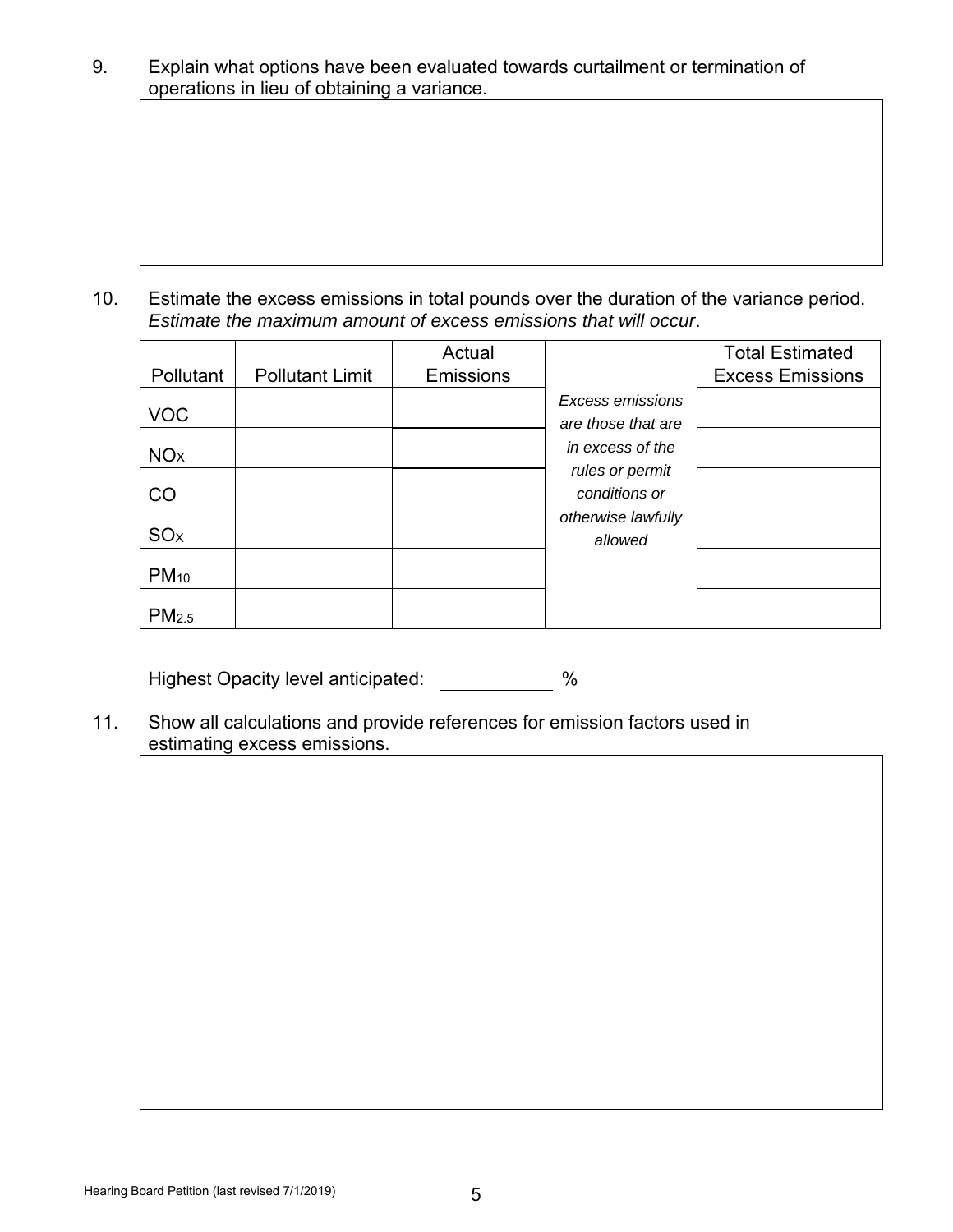12. Explain how you can reduce or mitigate excess emissions during the variance period. (such as shutting equipment down or reducing production to offset excess emissions)

- 13. If there are excessive hazardous or toxic emissions, attach a health risk assessment and receptor modeling data.
- 14. Can you monitor or quantify emission levels from the subject equipment or activity during the variance period and make such records available to the District? Source tests, engineering tests, or portable emission analyzers can be utilized.  $Yes: \Box No: \Box Provide$  an explanation of your response.

15. How do you intend to achieve compliance with the rules or permit conditions? Include a detailed description of any equipment to be installed and/or modifications to be made, a listing of the dates by which the actions will be completed, and an estimate of the total cost, if available.